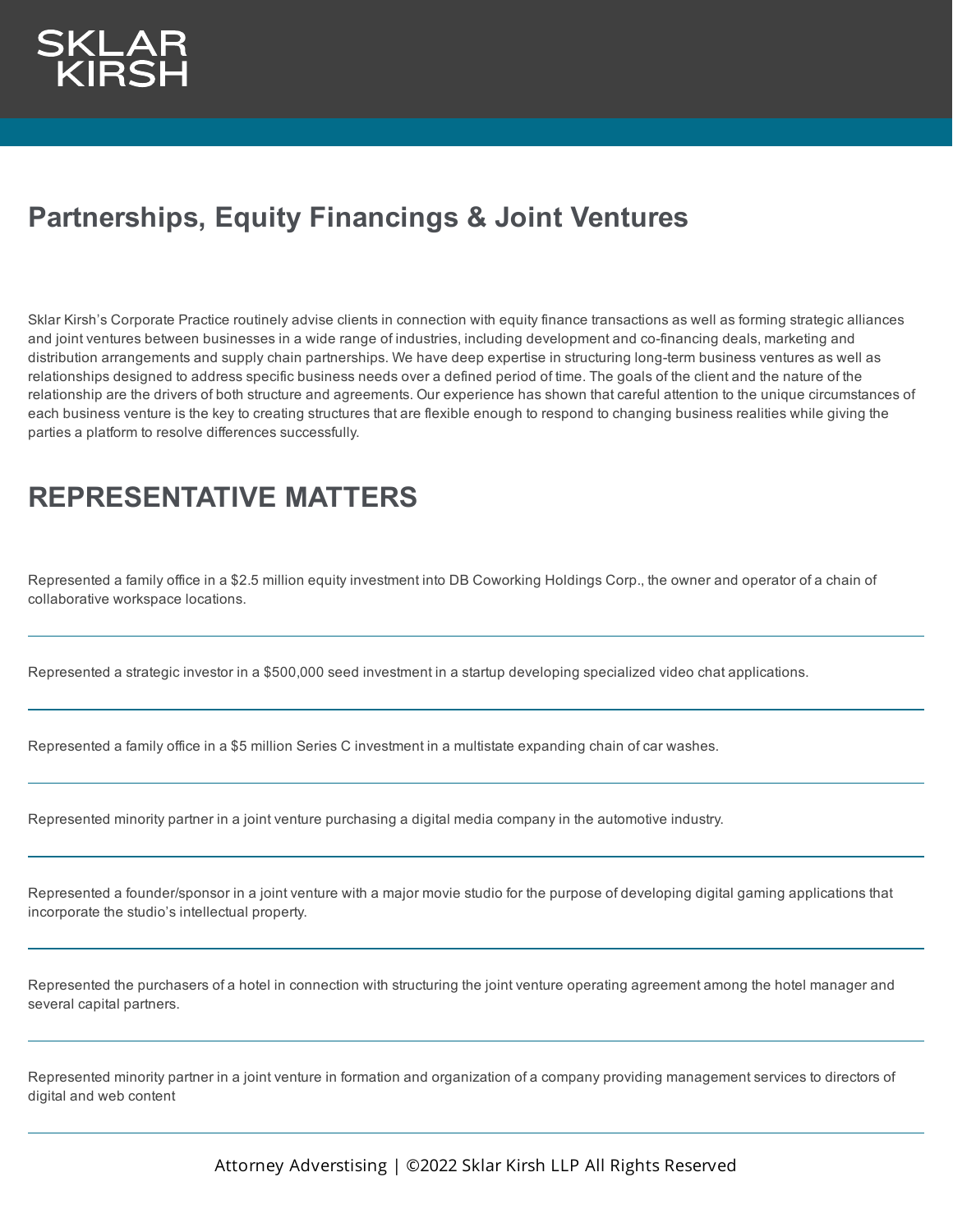

Represented two out of three joint venture partners in formation and organization of a company providing music event promotional services.

Represented a content producer in a joint venture with a distributor to launch television channels in South America.

Represented a production company in a joint venture with a writer/director to develop and produce motion pictures.

Represented a founder in restructuring talent management and movie production joint ventures, including spin off of entities and assets and separation of revenue streams.

Represented a co-founder of a premiere technology, design, R&D, and consulting services company in a complex spin-out transaction.

Represented a US holding company in the reorganization, financing and establishment of a greater presence in the U.S. of a group of French animation production companies featuring highly popular French cartoon characters.

Represented Innovative Dining Group in restructuring and capital raising transactions for expansion of branded upscale dining brands.

Represented Michael Mina, the founder and award-winning chef of Mina Group, a restaurant management company specializing in creating and operating innovative restaurant concepts around the world, in connection with an investment by Paxion Capital Partners, a private equity firm.

Represented a private equity fund portfolio company in connection with the private equity fund's repurchase of membership interests from the former owner.

Represented Bespoken Holdings, Inc. in its corporate formation and acquisition of seed IP.

Represented a men's clothing e-tailer based in Hong Kong in connection with the first tranche of a \$2.5 million Series B financing. The transaction involved extensive interaction with co-counsel in the Cayman Islands as well investor's counsel located in India.